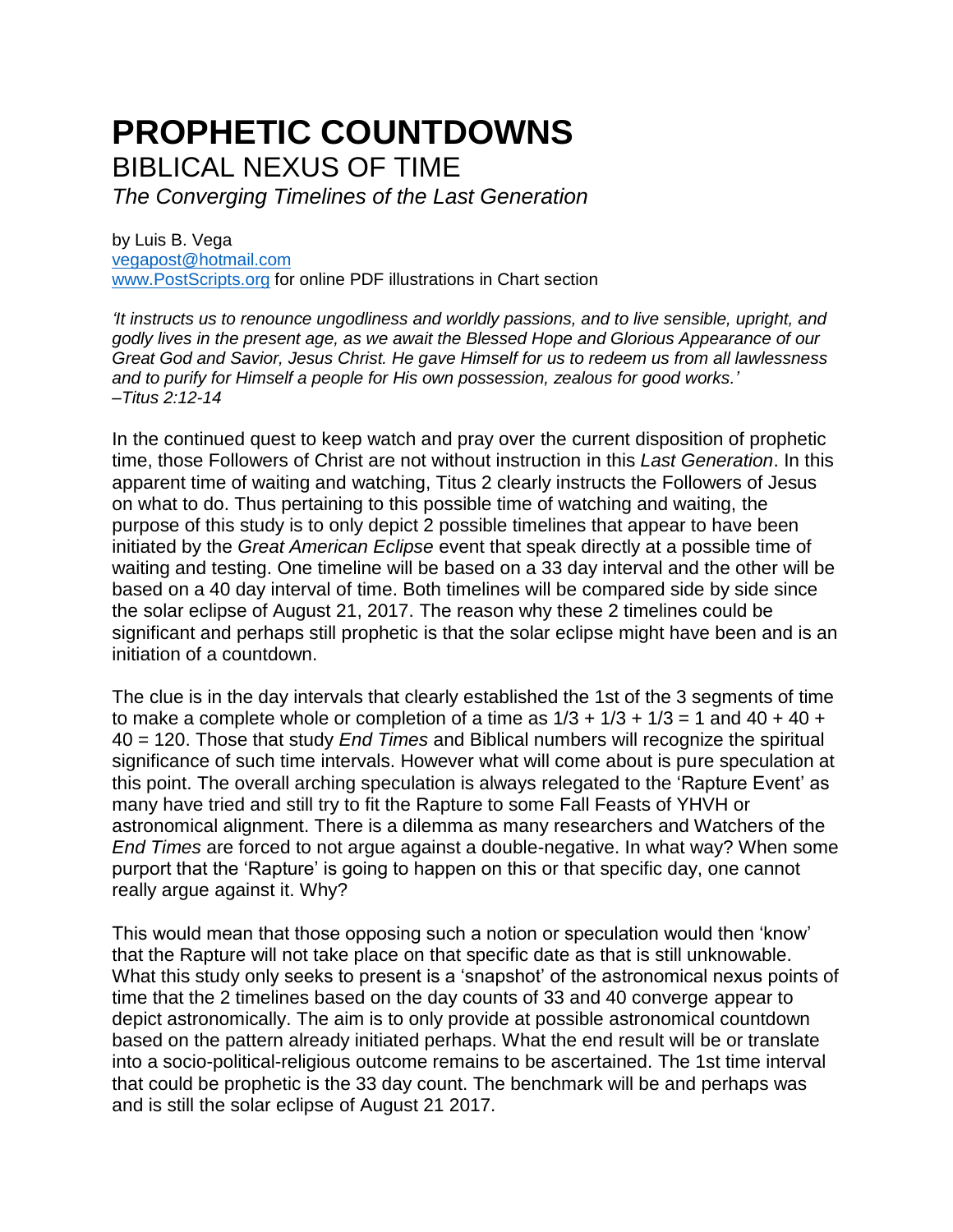As many are now very aware of the intricacies, the amazing variables and attributes of this astronomical event was saturated by the numerical coefficient of 33. As the list of '33' variables grew leading up to the event, many researchers and watchers of the *End Times* and those looking for the Rapture event may not have realized that this .33 numerical interval could have been one of 3 segments of time yet remaining to be completed. Again, a completion of what time? That event remains to be seen. It is safe to assume though that the template was laid as the 33rd day interval from the solar eclipse as it coincided with the *Great Sign* of Revelation 12. The following is the known variables of why the numerical factor of 33 found associated with this 2017 *Great American Eclipse* could very well be prophetic.

- *1 - Eclipse entered through the 33rd state, Oregon.*
- *2 - Eclipse exited at the 33rd latitude just north of Charleston.*
- *3 - Eclipse occurred 33 days out from the Great Sign of Revelation 12 on (9-23).*
- *4 - The Moon was approximately 239,000 miles away during eclipse (9-23?).*
- *5 - Sun rose to a darkness with a 'Black Moon' that occurs only every 33 months.*
- *6 - Venus was 33 degrees at an angle from the eclipse of the Sun.*
- *7 - Eclipse last occurred 99 years prior, a factor of 33+33+33.*
- *8 - The average shadow width (170-70 miles) was 66 miles 33+33.*
- *9 - August 21 was the 233rd day, 2-33.*
- *10 -Trump in Office Jan 21, 2017 to Aug 21, 2017 = 7 months exactly or 30 weeks, 3 days (33).*
- *11 - At point of Greatest Eclipse, the speed of the eclipse was 2323 mph/33 = 40 (judgment).*
- *12 - August 21, 2017 was Elul 1, which means 'Harvest'.*
- *13 - April 8, 2024 will be Nissan 1, the Religious New Year.*
- *14 - From point of Totality, the eclipse path took a 33° heading over Georgia Guidestones.*

Perhaps it may be the case that the LORD was given, is given such a timeline that is yet to be fully realized. Given this 33 day template, will it nonetheless be prophetic in nature? Will such nexus of day intervals translate to something concrete here on Earth and more importantly to the *Body of Christ* prophetically all over the world? Questions remain for sure. Nonetheless, here are the dates that the 33 day intervals land on from August 21, 2017 solar eclipse. The first has occurred with the Revelation 12 Sign on September 23, 2017. The 2nd 33 day interval occurs on the sunset of October 25, 2017. The 3rd part of the 33 day interval that completes the whole to make a 1 or 100% completion of time since the *Great American Eclipse* is on November 28, 2017.

*1 st 33rd: September 23, 2017 2 nd 33rd: October 25, 2017 3 rd 33rd: November 28, 2017*

In examining the astronomical correlations, the clue was apparently the *Great Sign of Virgo* as it seems to suggest by the solar eclipse that it had to do with the constellation of *Virgo*. If that could be the case, then the only possible and significant conjunction occurring in the 2nd 33 day interval is the meeting up of *Jupiter* with the Sun in *Virgo*. The end point of the last of the 33 day intervals does have the planet *Mars* being 'birthed' at that time over the threshold of the 'line' that delineates the 'womb' of *Virgo*. On this 100th day, it is interesting as *Mars* will be the last of the celestial orbs that astronomically made up the *Great Sign* of Revelation 12 to leave the constellation.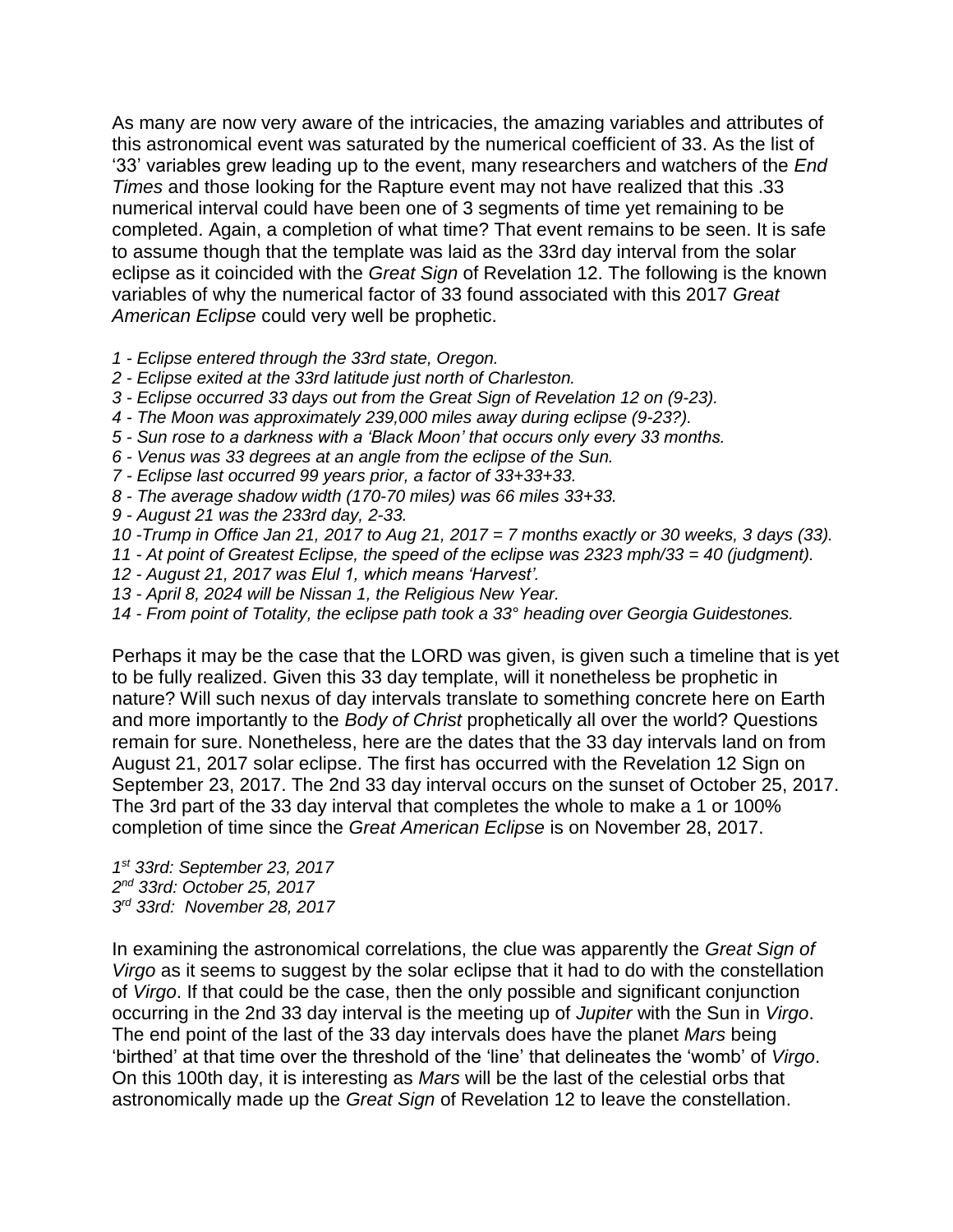*Mars* will leave *Virgo* by the end of the year. It is as though *Mars*, being the 'last will be the first' as the *Gregorian New Year* will see it clear *Virgo* and move on into *Libra* at that time. Thus, in terms of this 1st astronomical time segment of 33 days, could the completion of the timeline on one hand signify a possible prophetic implication? The other supposition is then could this possible completion of a time that could be prophetic have to do with what *Mars* represents? The 2nd time interval of day has to do also with the benchmark time marker of the solar eclipse of August 21, 2017 as it pertains to the 40 day count. It was well researched and presented that, in fact such an astronomical occurrence was and is Biblically significant and prophetic. There were also clear and agreed upon theological parallels to the times of Nineveh's warning of a 40 day countdown to repentance, etc.

Again, like the 1st 33 day interval of time, the 2nd 40 day interval of time was apparently defined by the Creator in pegging that specific eclipse to 1 of His Fall Feasts. It was well understood that the *Great American Eclipse* that occurred on August 21 occurred on Elul 1 on the Jewish calendar. Thus, the 40 day countdown coincided with the Feast of Yom Kippur on the sunset of September 29, 2017. As researchers and Watchers took note of this amazing synchronization of time based on the signs of the *Sun, Moon and the Stars*, literally, the focus was just on that 1st segment of the 40 days. This study is presenting the possible inference that like the 33 day count, could there have been, is there a corresponding 40 day segment that is yet to complete or will complete a whole of time?

What is that total day count then? If one uses the 33 day template, then likewise the 40 day time interval would have 3 segments of 40 days each for a total of 120 days. The 1st 40 day segment was clearly defined to correspond to September 29, 2017, Jerusalem time. This corresponded to Yom Kippur as most would not argue with this nexus of time. Thus the following delineations of the 40 days would be as follows for the *Great American Eclipse* of August 21, 2017. It is an amazing correlation of how the Creator synchronizes the signs of the *Sun, Moon and the Stars* to His Feasts. It is also telling of how in reality, if one peals back the theological layers of the Feasts of YHVH, at the core and elementary level, the timing of the Feasts have to do with Astronomy and having to look up and interpret the Moon phases.

*1 st 40 days: September 29, 2017 2 nd 40 days: November 09, 2017 3 rd 40 days: December 20, 2017*

Nonetheless, the 2nd 40 day time interval from the solar eclipse of August 21 occurs on November 9, 2017. In observing the constellation of *Virgo* at this time, the astronomical model does not really suggest any astronomical significance that one can tell of overtly at least. The 3rd and final 40 day segment of time occurs on December 20, 2017. This is on the eve of the *Winter Solstice*. Again, nothing in particular appears to 'jump out' in terms of prophecy but perhaps such has been the case that the LORD has been revealing only what is necessary at the moment. This 120 day time interval would ring bells as those that study the *End Times* realize that this numerical coefficient is also a prime signature of the Creator.